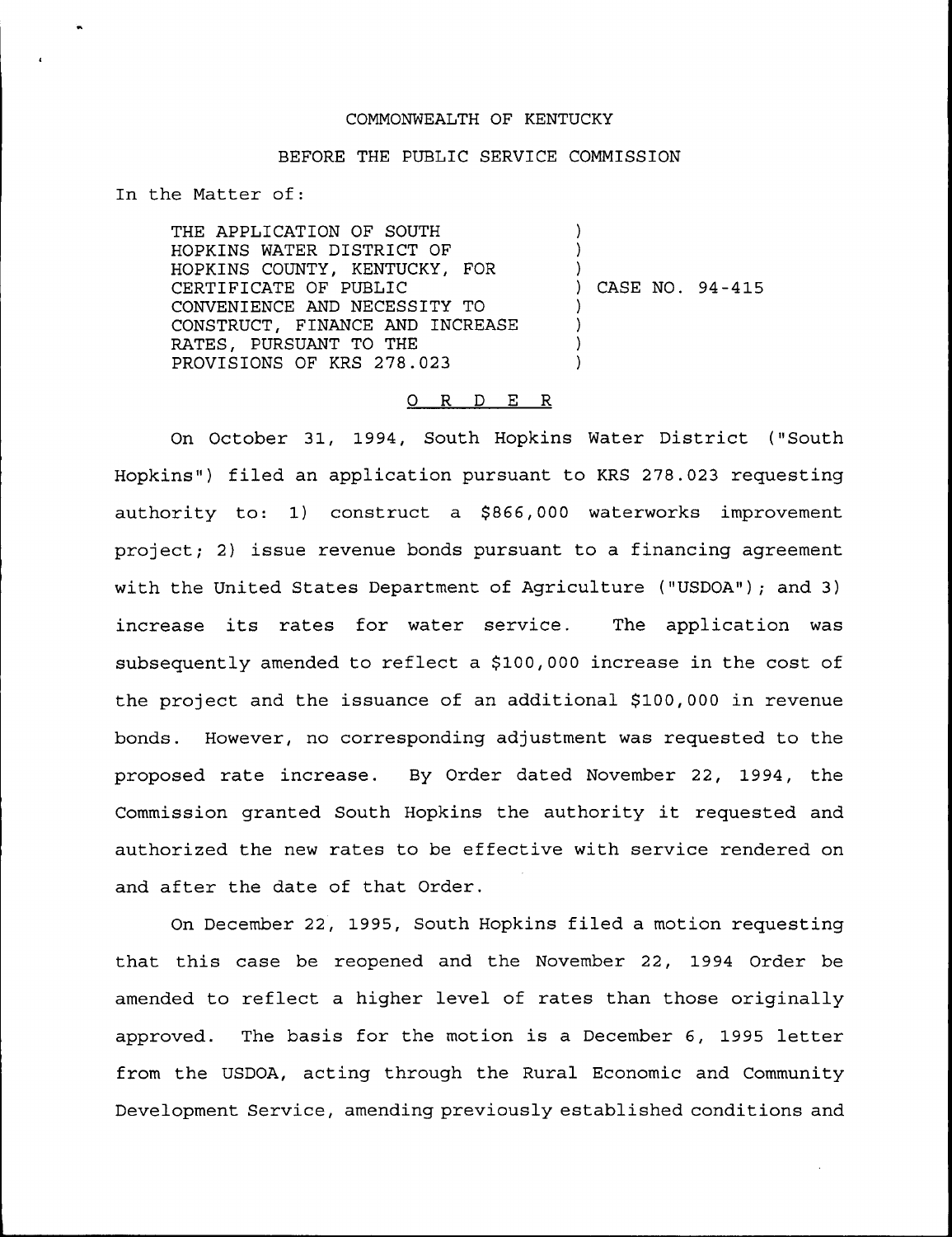requiring South Hopkins to adopt rates higher than those approved on November 22, 1994. The higher rates are being required to ensure that sufficient revenues are generated to cover all costs of debt service and operation of the water system.

Based on the motion and the amended letter of conditions, the Commission finds that under KRS 278.023 applications to construct federally-funded projects must be approved without modification and the Commission is required to issue any order that may be necessary to implement the terms of the agreement between the utility and the federal lending agency. Thus, the Commission finds that the revised rates set forth in the December 6, 1995 letter of conditions must be approved for service rendered by South Hopkins in lieu of the rates approved in the November 22, 1994 Order.

IT IS THEREFORE ORDERED that:

1. The motion to reopen this case for the limited purpose of revising the rates set forth in Appendix <sup>A</sup> to the November 22, 1994 Order is granted.

2. The November 22, 1994 Order is amended to the extent that the rates set forth in Appendix <sup>A</sup> thereto are superseded by the rates set forth in Appendix A, attached hereto and incorporated herein by reference, for service rendered on and after the date of this Order.

 $-2-$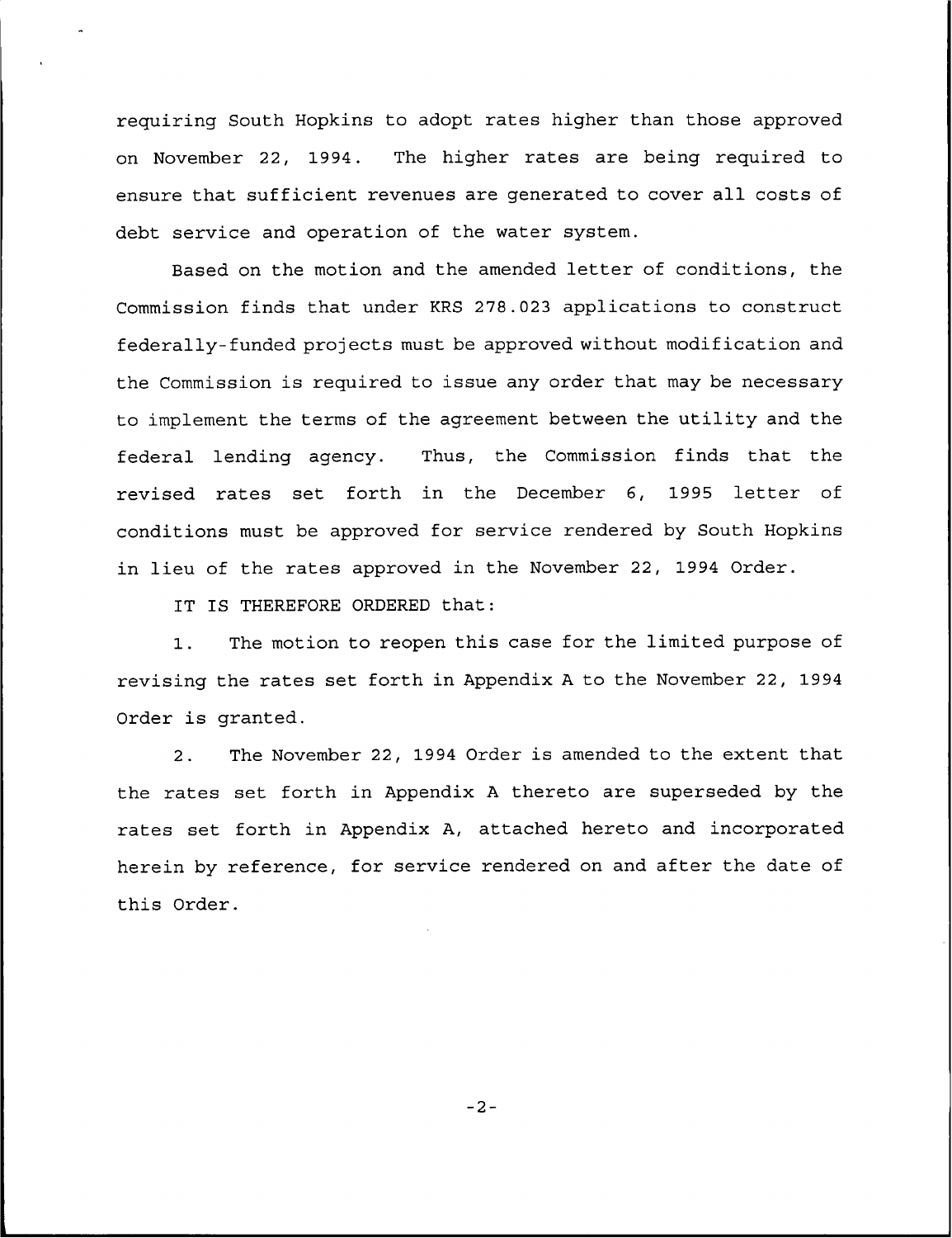South Hopkins shall file within <sup>30</sup> days of the date of  $3.$ this Order revised tariff sheets setting forth the rates in Appendix <sup>A</sup> to this Order.

Done at Frankfort, Kentucky, this 7th day of February, 1996.

PUBLIC SERVICE COMMISSION

Brea flitz Cha<mark>ir</mark>ma

 $\frac{Q(K)}{N_{\max}}$ 

Commissioner

ATTEST:

Executive Director